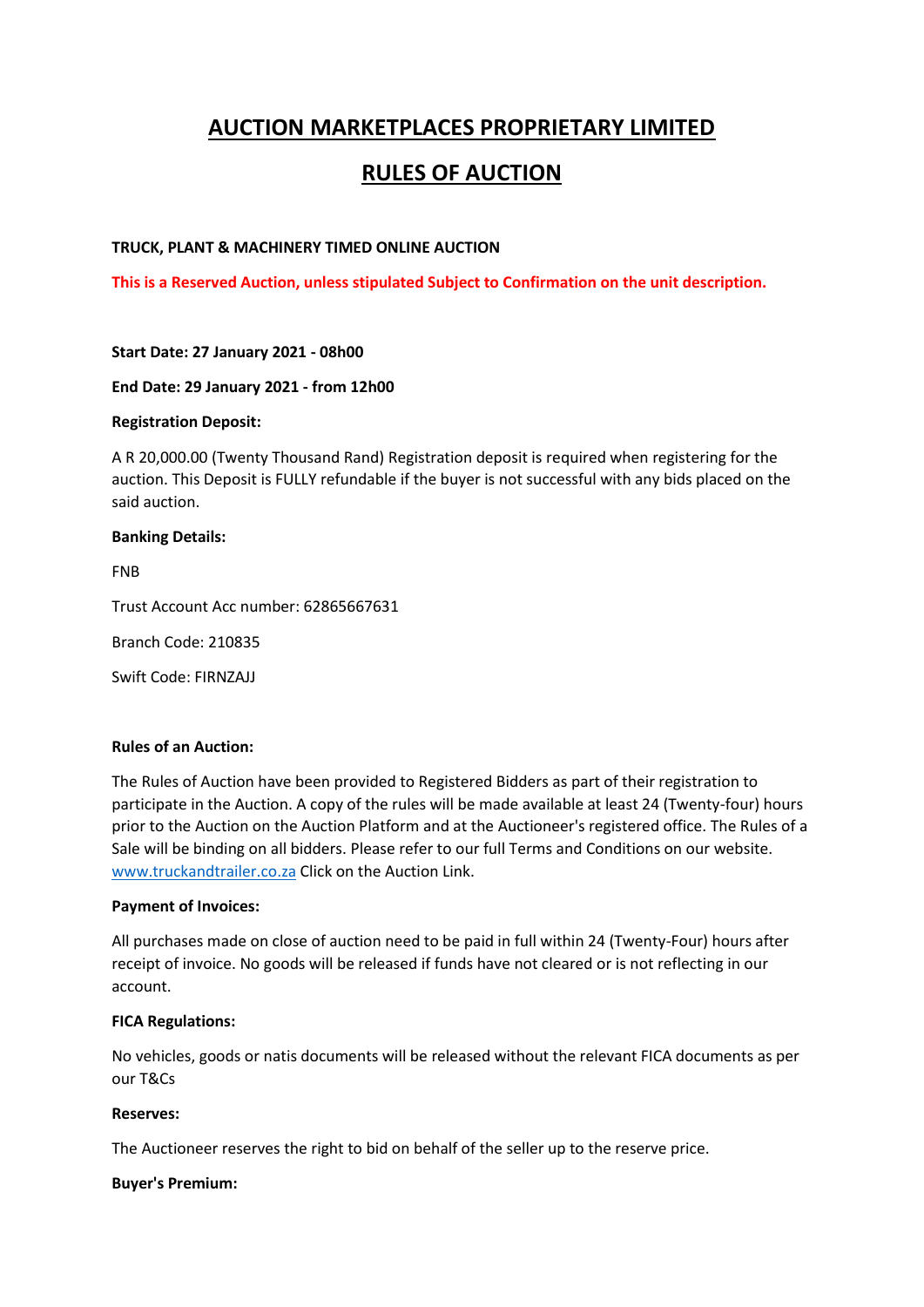The Buyer will be held liable for a premium of 10% plus vat on hammer price. The premium is nonnegotiable and payable by all buyers.

### **Vat:**

All bids exclude VAT. 15% VAT will be charged on all goods which will be added to buyers' invoice. NO VAT is only applicable on lots indicated as "NO VAT ON UNIT ONLY"

## **Lot Numbers:**

Lot numbers will change at least 24hrs prior to the auction going live. The purchaser must take note of this and download a new catalogue in due time.

## **Vehicle Processing Fee:**

Vehicle processing fee of R1950 plus VAT will be charged for each vehicle. Truck and Trailer Auctions will only submit Documents to the NATIS authorities once the original NATIS documents were received from the Seller. Please note that the NATIS authorities are a Government facility and work with skeleton staff and reduced hours, due to Covid 19 lockdown. This might cause a delay in the processing of the NATIS documents.

## **Viewing:**

Viewing will be by Appointment only. Contact Ignatius on +27 73 346 1150 or email ignatius@auctionmarktplaces.co.za to arrange date and time. The purchaser confirms that they have inspected the stock interested in and has independently confirmed all the particulars of the interested stock. Odometer readings are not guaranteed and jacks, service books and spare wheels may not be included. Should the purchaser choose not to view the item of interest, the auctioneer requires an email from the purchaser to confirm that the purchaser accept the item condition as is on the pictures advertised and cannot hold the Auctioneer responsible for any unknown defects.

# **Dispatching / Releasing of Goods:**

We will not be dispatching or releasing any goods during the auction and no exceptions will be made. All purchases made on auction are removed at the buyers' exclusive risk once funds have cleared and FICA requirements have been met. The Purchaser shall be afforded a maximum of 7 (seven) calendar days after payment of the Purchase Price reflects in the Auctioneer's banking account to collect the Goods and/or lots purchased from the Seller or any alternative premises as indicated by the Auctioneer. Storage for standing time must not be longer that 7 calendar days, and the Purchaser will be charged R400.00 (four hundred rand) per calendar day or any part thereof should the Goods and/or Lots still be at the premise of the Seller, Auctioneers or the alternative premises after expiration of the allowable 7 (seven) calendar days.

# **Breach:**

The Purchaser shall not be permitted to cancel, withdraw or terminate a Bid, which has been made on the Auction Platform, and moreover, when such Bid has been accepted either in terms hereof or by the Seller. Nothing herein contained shall allow the Purchaser a right to terminate the agreement constituted by the Rules of Auction.

# **Disputes:**